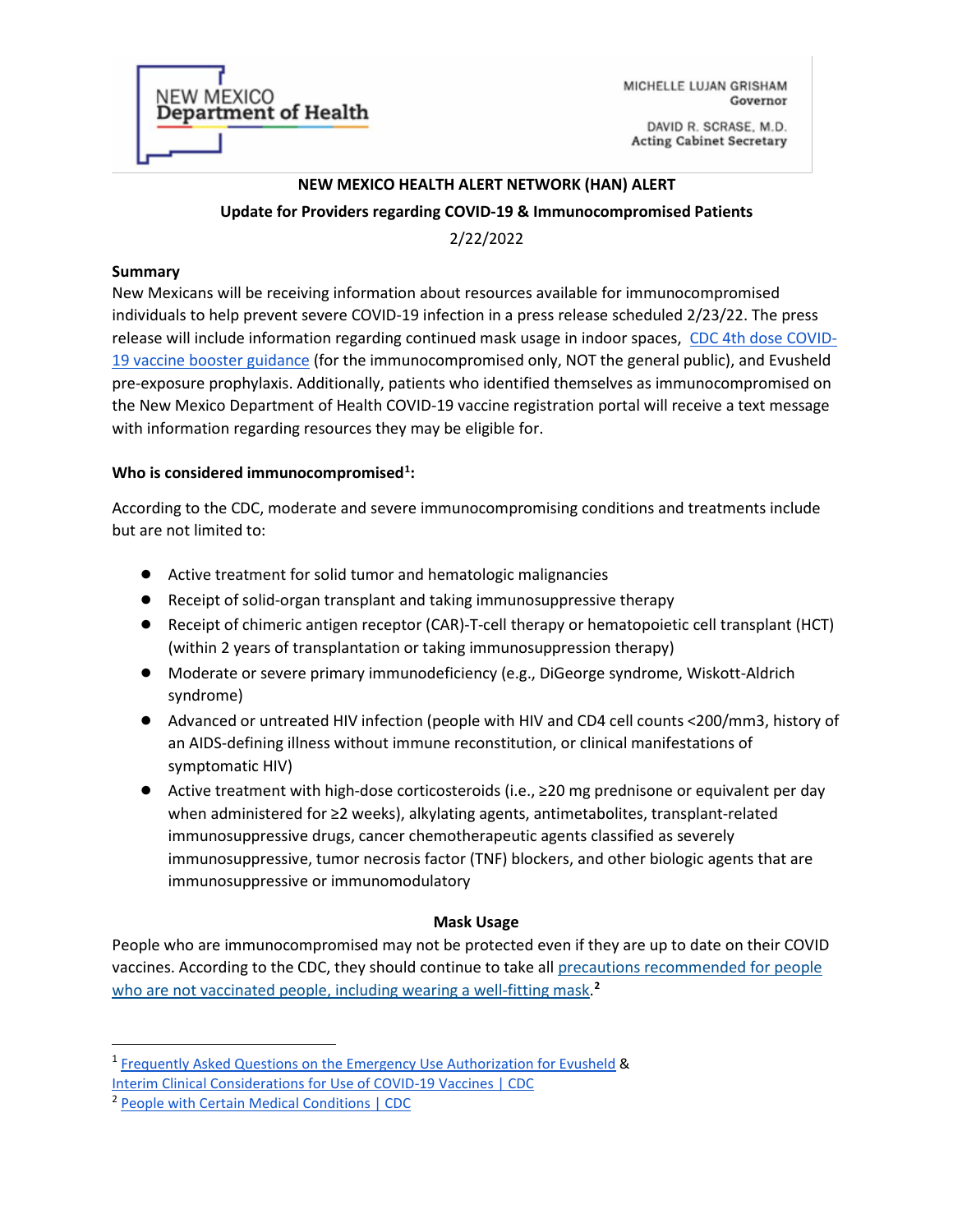Immunocompromised individuals may consider use of a KN95 or N95 respirator. A respirator has better filtration. Respirators provide a higher level of protection than a cloth or procedural mask if worn properly. **[3](#page-1-0)**

## **CDC 4th Dose COVID-19 Vaccine Boosters Guidance**

The New Mexico Department of Health issued a HAN on February 14th regarding the CDC COVID-19 vaccine booster updates for immunocompromised patients. You may find the HAN by clicking the following link: [https://cv.nmhealth.org/wp-content/uploads/2022/02/HAN\\_-](https://cv.nmhealth.org/wp-content/uploads/2022/02/HAN_-Updated-COVID-Vaccine-Guidance-_-formatted_02_15_22-final_CR.pdf)Updated-COVID-Vaccine-Guidance- -formatted 02\_15\_22-final\_CR.pdf

### **Evusheld**

Evusheld (tixagevimab co-packaged with cilgavimab) is a long-acting monoclonal antibody. It is given by two consecutive intramuscular injections. Evusheld may be redosed every six months. Evusheld received an Emergency Use Authorization on December 8, 2021 for COVID-19 pre-exposure prophylaxis in patients who are moderately to severely immunocompromised or who have a medical vaccine contraindication.

New Mexico Department of Health issued a HAN on December 8th regarding Evusheld. The original HAN can be found by clicking the following link: [https://cv.nmhealth.org/wp](https://cv.nmhealth.org/wp-content/uploads/2022/01/12.8.2021-HAN-Evusheld-COVID19.pdf)[content/uploads/2022/01/12.8.2021](https://cv.nmhealth.org/wp-content/uploads/2022/01/12.8.2021-HAN-Evusheld-COVID19.pdf)-HAN-Evusheld-COVID19.pdf

# **What is new on this topic:**

Any primary care provider can prescribe Evusheld for appropriate patients as defined by the FDA Emergency Use Authorization for the product. Previously, prescribing was limited to select specialists.

- If you are interested in providing Evusheld at your clinic, please contact [COVID.Therapeutics@state.nm.us.](mailto:COVID.Therapeutics@state.nm.us) You will receive an enrollment form that will take 5-10 minutes to fill out.
- Prescribers can find currently enrolled sites at: https://cv.nmhealth.org/treatments/

# **Prescribing Information for Clinicians**

- Evusheld is not a substitute for vaccination and may be given two weeks after a patient has received a dose of COVID-19 vaccine.
- Evusheld is not authorized for individuals for the treatment of COVID-19 or for post-exposure prevention of COVID-19.
- Evusheld is indicated for pre-exposure prophylaxis for COVID-19 for moderately to severely immunocompromised patients who are not expected to mount an effective immune response to COVID19 vaccination.
- Evusheld is indicated for those whom vaccination with any available COVID-19 vaccine, according to the approved or authorized schedule, is not recommended due to a history of severe adverse reaction (e.g.,

<span id="page-1-0"></span><sup>&</sup>lt;sup>3</sup>[Masks and Respirators \(cdc.gov\)](https://www.cdc.gov/coronavirus/2019-ncov/prevent-getting-sick/types-of-masks.html)